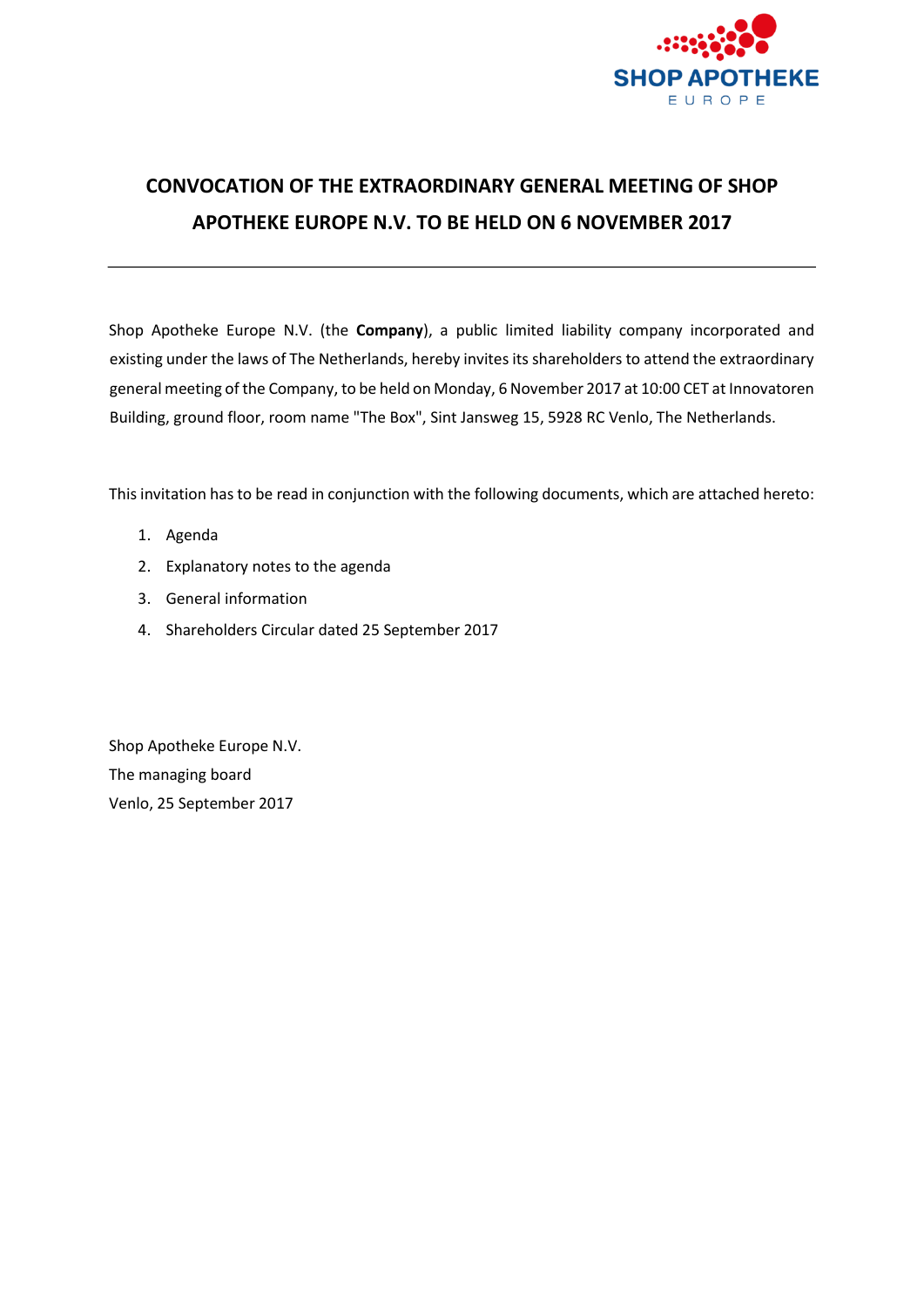

# **1. AGENDA**

- 1. Opening.
- 2. Approval of the Transaction (within the meaning of Section 2:107a of the Dutch Civil Code) (*voting item*).
- 3. Issuance of new ordinary shares in the share capital of the Company in connection with the Transaction (*voting item*).
- 4. Designation of the managing board of the Company as the corporate body authorised to:
	- *a. issue shares and/or grant rights to acquire shares subject to certain conditions (voting item); and*
	- *b. restrict or exclude the pre-emptive rights upon the issue of shares and/or the granting of rights to acquire shares as described under item 4.a. subject to certain conditions (voting item).*
- 5. Questions and any other business.
- 6. Closing.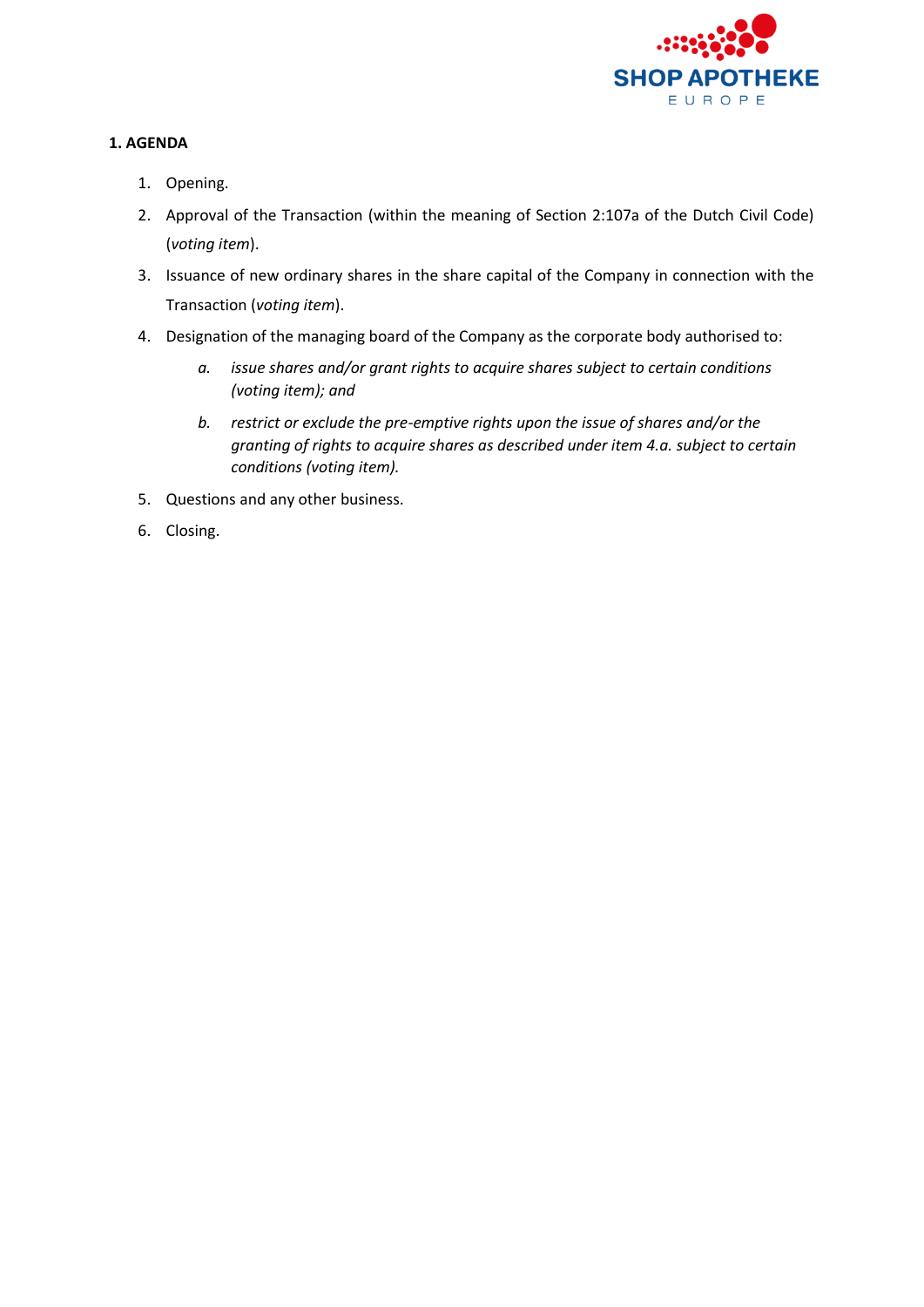

## **2. EXPLANATORY NOTES TO THE AGENDA**

All capitalised terms will have the same meaning as set forth in the shareholders circular dated 25 September 2017 (the **Shareholders Circular**) and published together with this convocation and agenda.

# **Proposal 1: Approval of the Transaction (within the meaning of Section 2:107a of the Dutch Civil Code).**

Reference is made to the Shareholders Circular for a detailed explanation of the proposed acquisition of the entire issued and outstanding share capital of EHS Europe Health Services B.V. (**Europa Apotheek**, and such shares the **EA Shares**) by the Company by way of contribution in kind against issuance of 2,950,578 new ordinary shares in the share capital of the Company each having a nominal value of EUR 0.02 (the **New Shares**) to the shareholders of Europa Apotheek (the **Transaction**). The New Shares will be issued at par to each of the shareholders of Europa Apotheek (in proportion to the aggregate amount of his/her/its shares in the share capital of Europa Apotheek) under the obligation to pay up the New Shares by way of contribution of all EA Shares.

The first proposal is put to a vote as the Transaction is considered to be a decision of the managing board of the Company (the **Managing Board**) that qualifies as an important change in the identity or character of the Company pursuant to the provisions of Section 2:107a paragraph 1 of the Dutch Civil Code, and more specifically subparagraph (c) of Section 2:107a paragraph 1, as the total consideration in connection with the Transaction amounts to at least one third of the value of the assets of the Company according to its consolidated balance sheet and explanatory notes set out in the Company's annual accounts for the financial year 2016.

# **Proposal 2: Issuance of new ordinary shares in the share capital of the Company in connection with the Transaction.**

As described in proposal 1, it is proposed to issue a total number of 2,950,578 New Shares at par to each of the shareholders of Europa Apotheek (in proportion to the aggregate amount of his/her/its shares in the share capital of Europa Apotheek) under the obligation to pay up the New Shares by way of contribution of all EA Shares.

On 16 May 2017, the general meeting of the Company resolved to appoint the Managing Board for a period of five years as from the date of meeting (i.e. up to and including 15 May 2022) as the corporate body authorised to issue shares and grant rights to acquire shares, up to a maximum of 20% of the total number of issued shares of the Company outstanding on 1 January 2017 subject to the prior approval of the supervisory board of the Company (the **Supervisory Board**). On 1 January 2017 a total number of 9,069,878 issued shares of the Company were outstanding, and therefore the Managing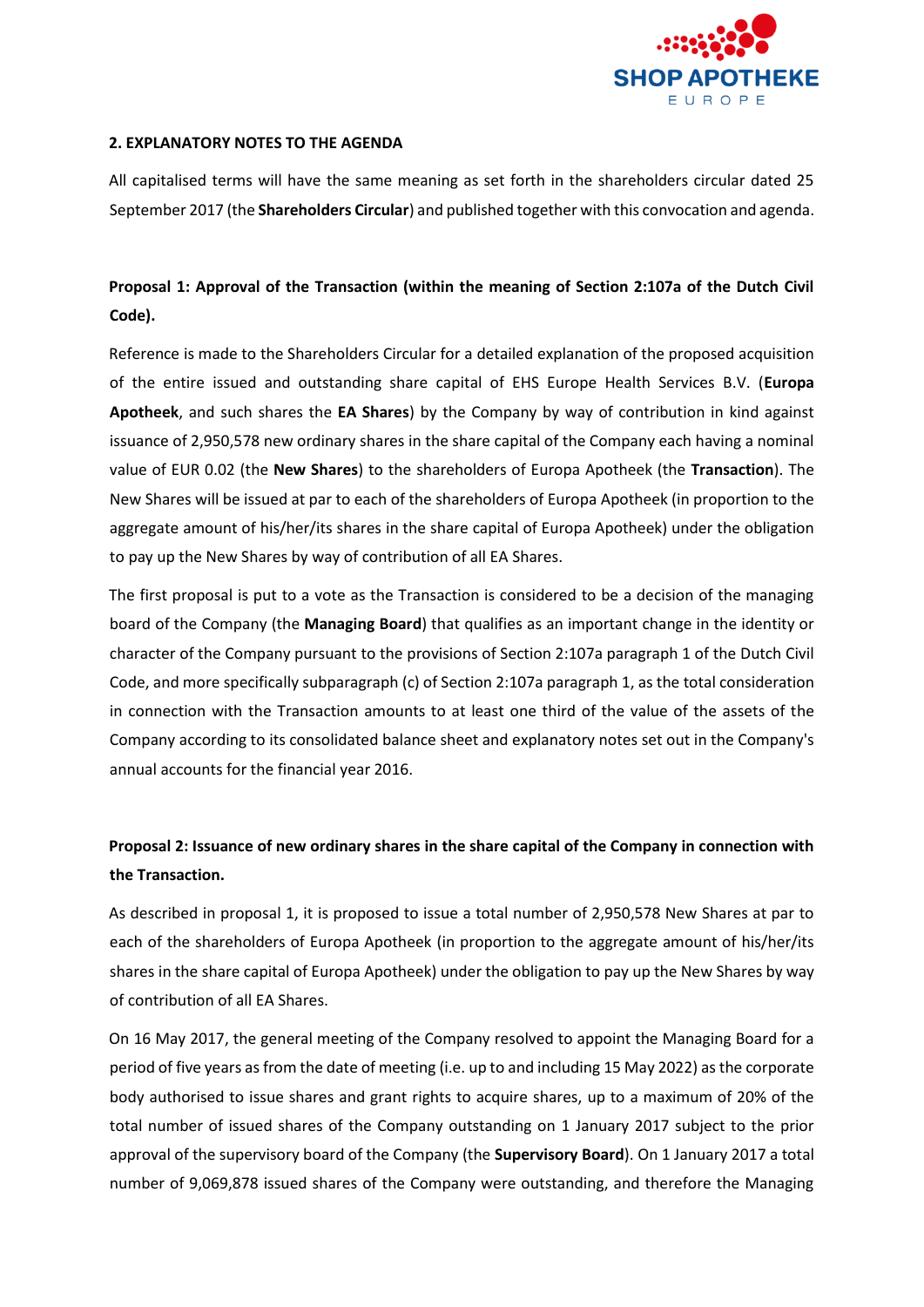

Board is currently authorised to issue a maximum number of 1,813,975 (rounded down) New Shares in connection with the Transaction.

On 25 September 2017, the Managing Board adopted written resolutions to approve the Transaction and to issue 1,813,975 New Shares in connection with the Transaction, which issue will become effective upon the execution of the relevant notarial deeds of contribution and transfer of EA Shares. It is proposed that the general meeting resolves to issue the remaining number of New Shares to be issued in connection with the Transaction, which is 1,136,603 New Shares and which issue will also become effective upon the execution of the relevant notarial deeds of contribution and transfer of EA Shares, immediately after the issue of the 1,813,975 New Shares referred to above has come into effect.

# **Proposal 3.a.: Designation of the managing board of the Company as the corporate body authorised to issue shares and/or grant rights to acquire shares subject to certain conditions.**

It is proposed that the general meeting appoints the Managing Board for a period of five years as from the date of this meeting (i.e. up to and including 5 November 2022), or until such date on which the general meeting revokes or again extends the authorisation, if earlier, as the corporate body authorised to issue shares and grant rights to acquire shares, subject to the prior approval of the Supervisory Board, up to a maximum of 20% of the total number of issued shares outstanding immediately after the New Shares have been issued.

This authorisation is granted to the Managing Board under the explicit reservation that the general meeting reserves its rights that it is at any time during such authorisation also authorised to issue shares and grant rights to acquire shares in the share capital of the Company.

The current authorisation given pursuant to the resolution of the general meeting on 16 May 2017 will no longer be in force and effect as a result of the resolution of the Managing Board dated 25 September 2017 and the subsequent issuance of the 1,813,975 New Shares, which issuance will become effective upon the execution of the relevant notarial deeds of contribution and transfer of EA Shares.

# **Proposal 3.b.: Designation of the managing board of the Company as the corporate body authorised to restrict or exclude the pre-emptive rights upon the issue of shares and/or the granting of rights to acquire shares as described in proposal 3.a. subject to certain conditions.**

It is proposed that the general meeting appoints the Managing Board for a period of five years as from the date of this meeting (i.e. up to and including 5 November 2022), or until such date on which the general meeting revokes or again extends the authorisation, if earlier, as the corporate body authorised to restrict and exclude the pre-emptive rights accruing to shareholders in respect of the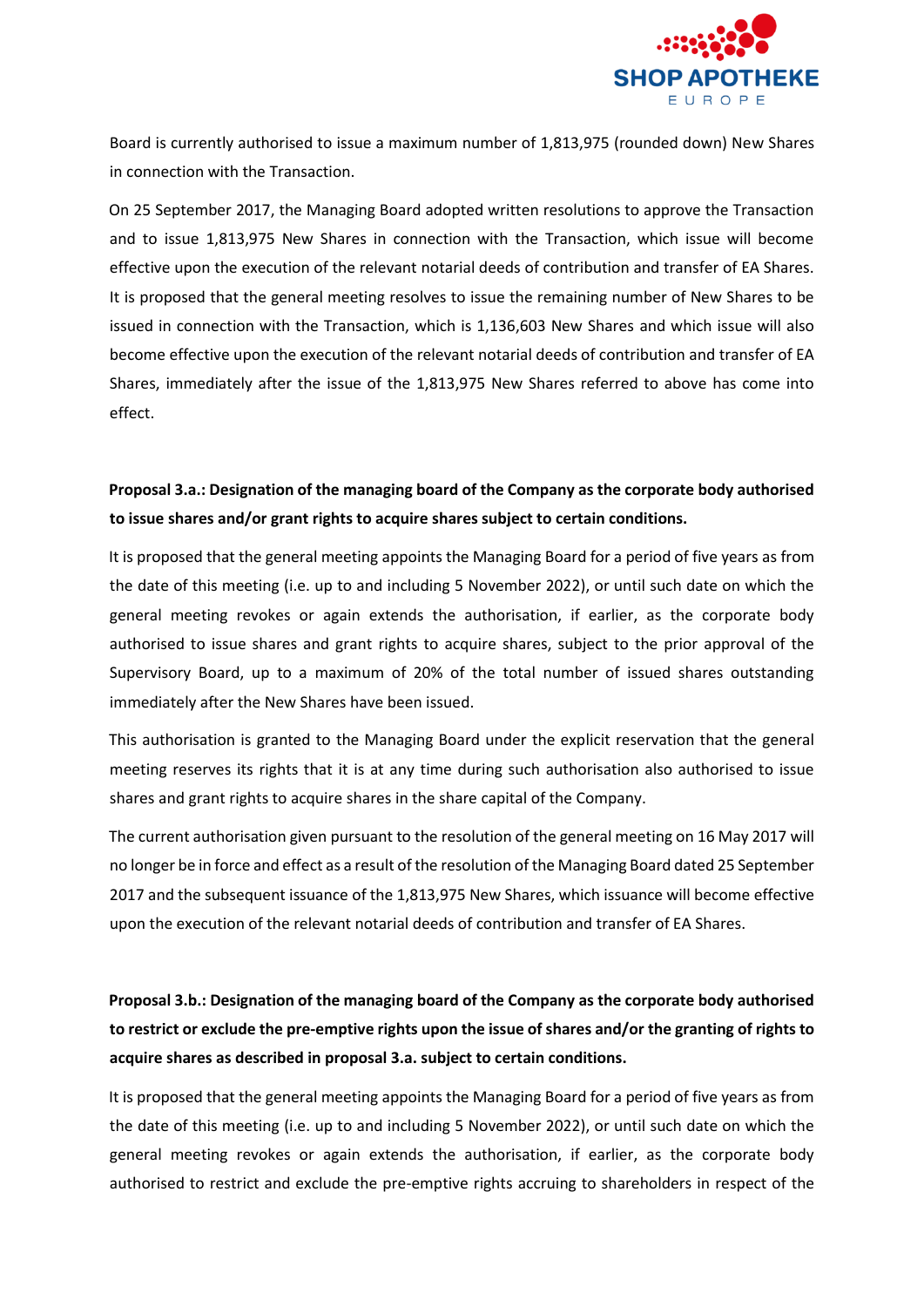

issue of shares or the granting of rights to acquire shares as described in proposal 3.a., subject to the prior approval of the Supervisory Board.

This authorisation is granted to the Managing Board under the explicit reservation that the general meeting reserves its rights that it is at any time during such authorisation also authorised to restrict and exclude the pre-emptive rights accruing to shareholders in respect of the issue of such shares or the granting of rights to acquire such shares.

The current authorisation given pursuant to the resolution of the general meeting on 16 May 2017 will no longer be in force and effect as a result of the resolution of the Managing Board dated 25 September 2017 and the subsequent issuance of the 1,813,975 New Shares, which issuance will become effective upon the execution of the relevant notarial deeds of contribution and transfer of EA Shares.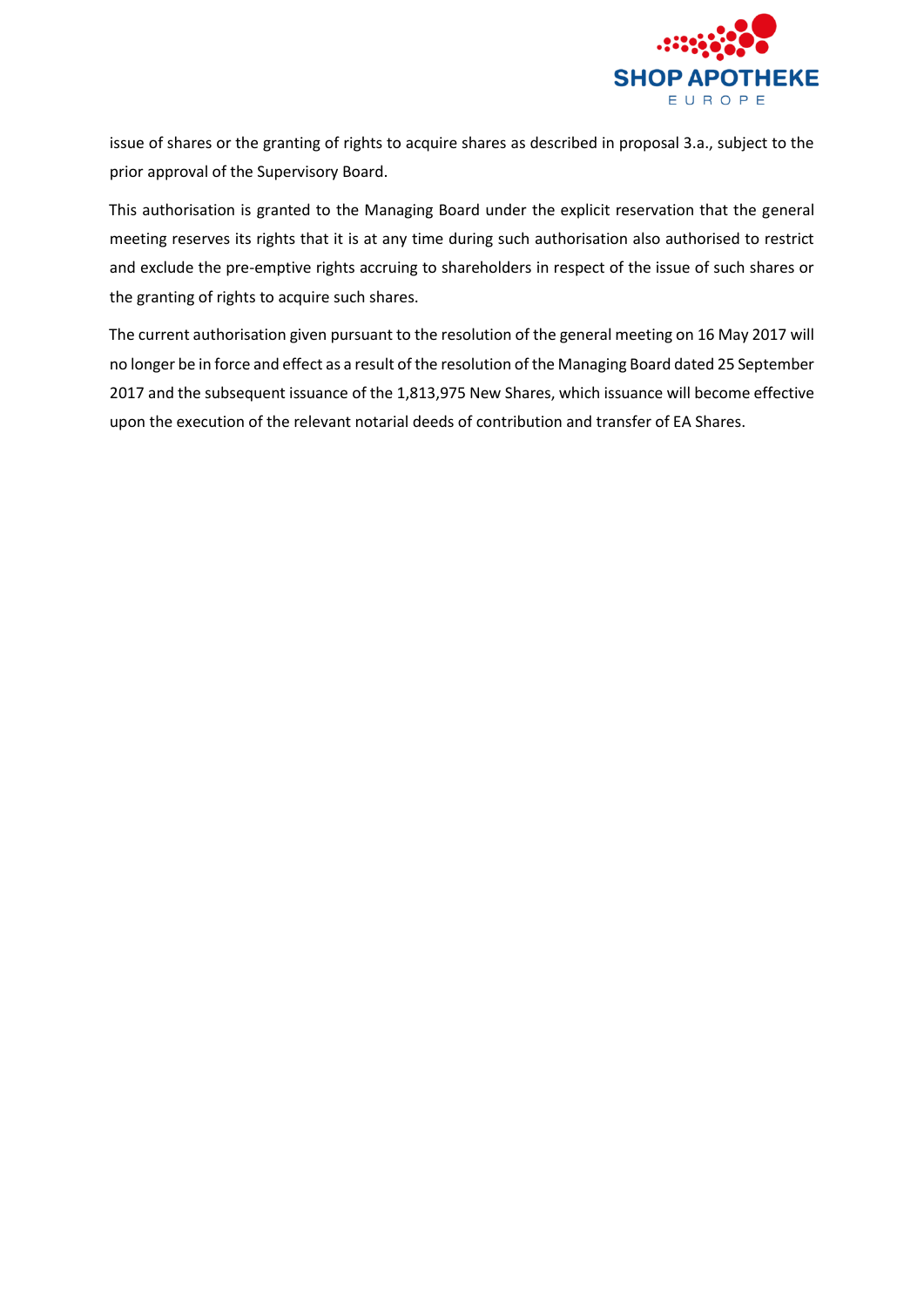

#### **3. GENERAL INFORMATION**

#### *Meeting documents*

The agenda with the explanatory notes thereto and the Shareholders Circular are available on the Company's website as from toda[y \(http://shop-apotheke-europe.com\).](http://shop-apotheke-europe.com/) Copies of the aforementioned documents are also available to shareholders free of charge. If you wish to receive copies, please contact Dr. Ulrich Wandel, tel. +31 77 850 6117 or email: ulrich.wandel@shop-apotheke.com. These documents are also available for review by shareholders at the Company's offices at Dirk Hartogweg 14, 5928 LV Venlo, The Netherlands.

### *Record date*

The Managing Board has determined that persons entitled to participate in and vote at the extraordinary general meeting of the Company on **Monday, 6 November 2017** will be those persons who, after all changes have been processed, have these rights on **Monday, 9 October 2017** (the **Record Date**) **at 18:00 CEST** and are registered as such in one of the designated registers, provided that those persons have registered for the extraordinary general meeting in time in accordance with the provisions below.

### *Registration for attendance in person*

Shareholders who wish to attend the extraordinary general meeting are required to notify Better Orange IR & HV AG via fax +49 (0)89 889690655 or via email shop-apotheke@better-orange.de through their bank or stockbroker. Notification can take place as from **Monday, 9 October 2017** until **18:00 CET on Tuesday, 31 October 2017** at the latest. For this purpose, the intermediary that has registered the shares shall, no later than **13:00 CET on Wednesday, 1 November 2017** issue a statement to Better Orange IR & HV AG via fax +49 (0)89 889690655 or via email shop-apotheke@better-orange.de that the shares were registered in the name of the holder thereof **on the Record Date at 18:00 CEST**. Subsequently the shareholder will receive a proof of registration which will also serve as an admission ticket for the extraordinary general meeting. In addition, the intermediaries are requested to include the full address details of the relevant shareholders in order to be able to verify the shareholding on the Record Date in an efficient manner.

### *Proxy voting and voting instructions*

Shareholders who are entitled to attend the extraordinary general meeting pursuant to the above provisions and choose to be represented shall, in addition to the registering for the extraordinary general meeting as described above, give a third party or a person designated by the Company a duly